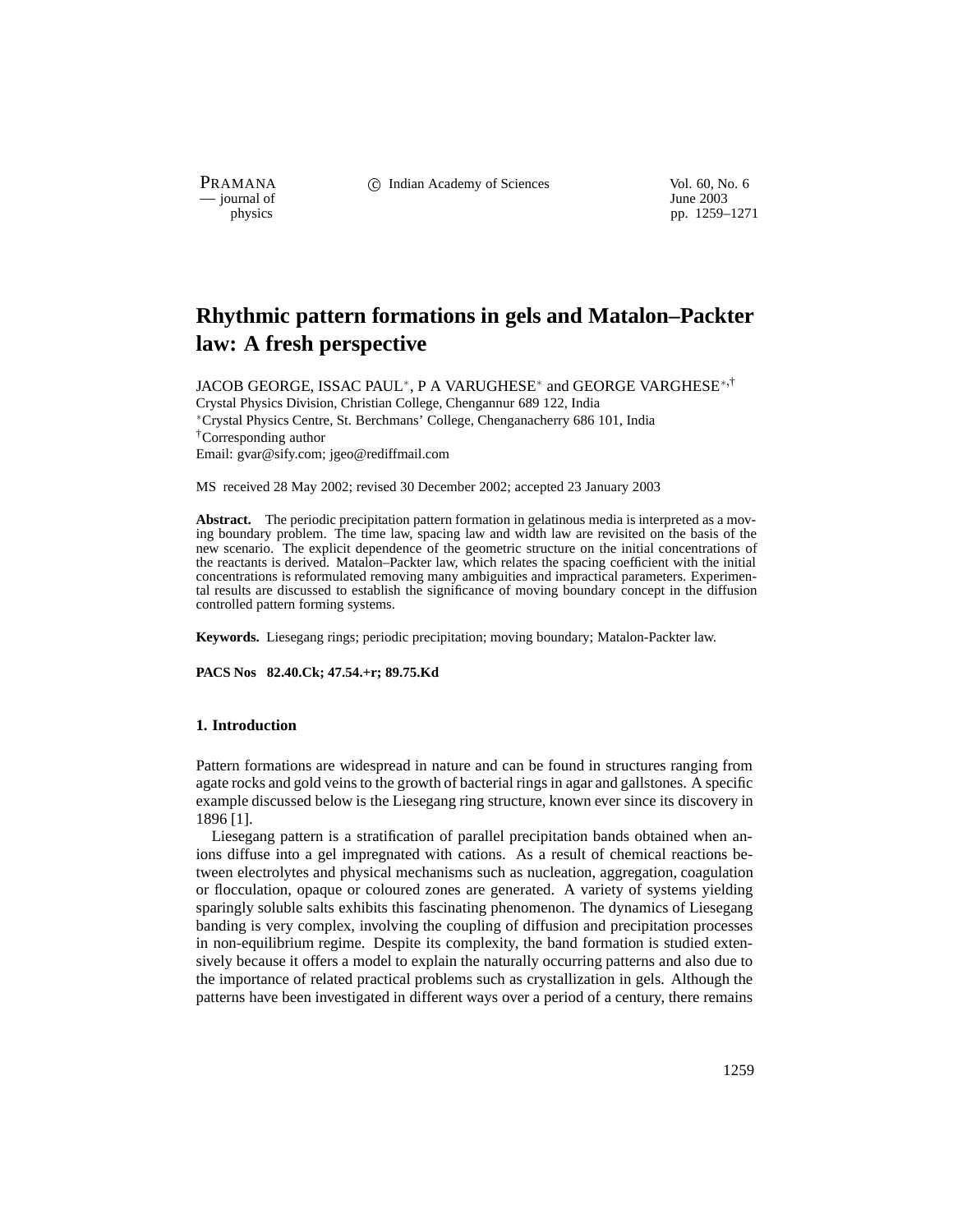many unresolved facts. The mechanism responsible for these structures is, therefore, still under discussion [2–10].

It is quite easy to produce the patterns in the laboratory. The simplest and usual way to perform a Liesegang experiment is to fill a tube with an inert semi-solid medium which contains one of the reactants *B* called the inner electrolyte. The other reactant *A* referred to as the outer electrolyte is taken over the gel column at one extremity of the tube. Usually the concentration level of the outer electrolyte is maintained high to minimize the possible loss of ions due to evaporation and other such transport mechanisms during the experimental processes. The role of gel in this experiment is essentially passive, to prevent convection of solutions and sedimentation of the precipitate.

The well-known Liesegang patterns are stationary in the sense that the bands are 'locked' in their positions once they are formed. A small category of Liesegang systems is, however, dynamic, displaying a propagation of the whole pattern behind the diffusing electrolyte [4].

The regular and ordered precipitation zones usually exhibit a few well-defined features and appear to follow simple relations.

# 1.1 *Time law*

The position of the ring and its time of formation are interestingly related by a simple equation often called time law [11]. According to Morse and Pierce [11] who first noticed this relationship, the position  $x_n$  (measured from the gel surface) of the *n*th band is related to the time  $t_n$  of its formation:

$$
x_n^2 \sim t_n. \tag{1}
$$

This law follows evidently from the diffusive nature of the reaction-diffusion front which is in fact a straightforward approximation of the well-known Einstein-Smoluchowski relation [12].

## 1.2 *Spacing law*

Jablczynski law or spacing law [13] is a more intricate property of the bands. The patterns follow a geometric series

$$
x_n \sim (1+p)^n \tag{2}
$$

implying that the ratio between the positions of the adjacent bands  $x_{n+1}/x_n$  tends to be a constant for large *n*:

$$
\frac{x_{n+1}}{x_n} \stackrel{n \text{ large}}{\longrightarrow} (1+p). \tag{3}
$$

The quantity  $(1 + p)$  is referred to as the spacing coefficient. It has been determined for a wide range of systems by many investigators who have concluded that the *p* values lie between 0.05 and 0.4 [14]. The spacing between the bands normally increases as  $x<sub>n</sub>$  increases. Sometimes situations just opposite to this have also been observed and it is referred to as 'revert spacing' phenomenon [15,16].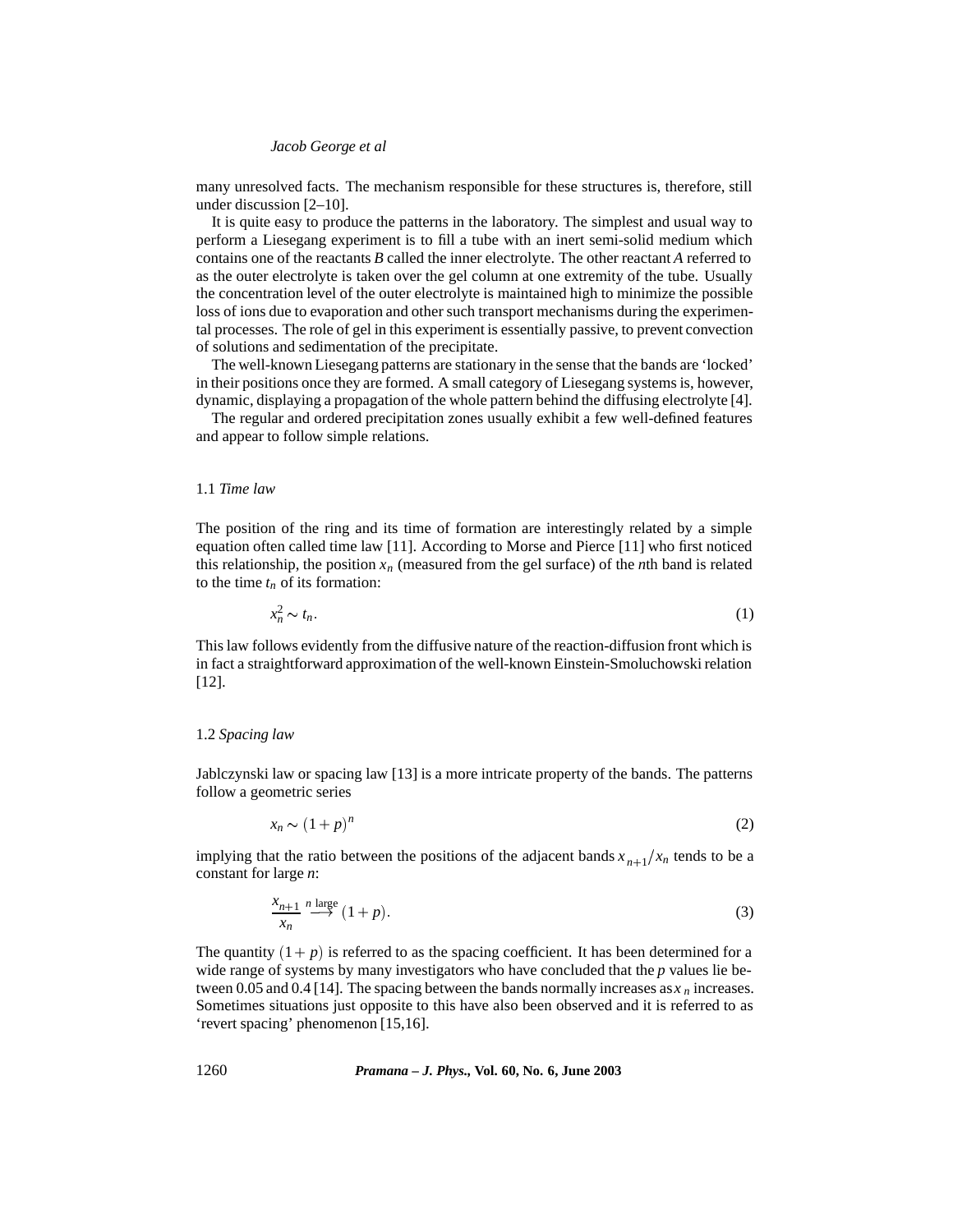A rigorous understanding of the spacing law was made possible by Matalon and Packter [17]. They observed that the spacing coefficient is a non-universal quantity depending upon the experimentally controllable parameters  $C_{A0}$  and  $C_{B0}$ , the uniform initial concentrations of the reacting species *A* and *B* and a few less controllable material parameters. This dependence is expressed by

$$
p = F(C_{B0}) + \frac{G(C_{B0})}{C_{A0}},
$$
\n(4)

where *F* and *G* are decreasing functions of their arguments. For different systems, Matalon and Packter [17] have noticed that  $F(C_{B0}) \sim C_{B0}^{-\delta}$  with  $0.2 \le \delta \le 2.7$ . The dependence of *G* on  $C_{B0}$  is less known but it is generally observed that *G* decreases as  $C_{B0}$  increases.

# 1.3 *Width law*

The width of the bands  $w_n$  grows with the distance and obeys a simple relation [18,19].

$$
w_n \sim x_n. \tag{5}
$$

By careful observations with a large number of bands, obtained with Boltzmann cellular automata simulations including fluctuations, a more accurate behavior was framed by Chopard, Luthi and Droz [20] and they expressed it as a new law:

$$
w_n \sim \varphi_n \tag{6}
$$

where the width exponent  $\varphi$  depends on  $C_{A0}$  and  $C_{B0}$ . They have obtained the band patterns, which exhibited a width exponent varying between  $\varphi = 0.49$  to 0.61. Later Droz *et al* [5] combined scaling properties of the density of precipitates in the bands and found that  $\varphi$  ranges from 0.90 to 0.99. In an experimentalists view, the width law is problematic since fluctuations in the width appear to be large and the boundaries of the bands are not sharply defined. As the error in the determination of width of rings are large, no serious attention was paid to this relation.

All the three laws mentioned above are quantifiable results and posses some kind of generality. The spacing law is found to be more significant than the other two laws, since error factor in experimental observations is below the permitted limits. Measurements of the time of formation and width of the rings are difficult and the error bars are large. The quantitative experimental observations concern mainly the spacing law.

# 1.4 *Existing theories*

Several competing theories have been developed for explaining the mechanism of Liesegang phenomenon [2–11,13–30]. Most of the theories perform well in deriving the time law and the spacing law but are not equivalent when applied to derive Matalon– Packter relation. All the theories share the assumption that the precipitate appears as the system passes through some nucleation or coagulation thresholds. However, they differ on pre- or post-nucleation assumptions.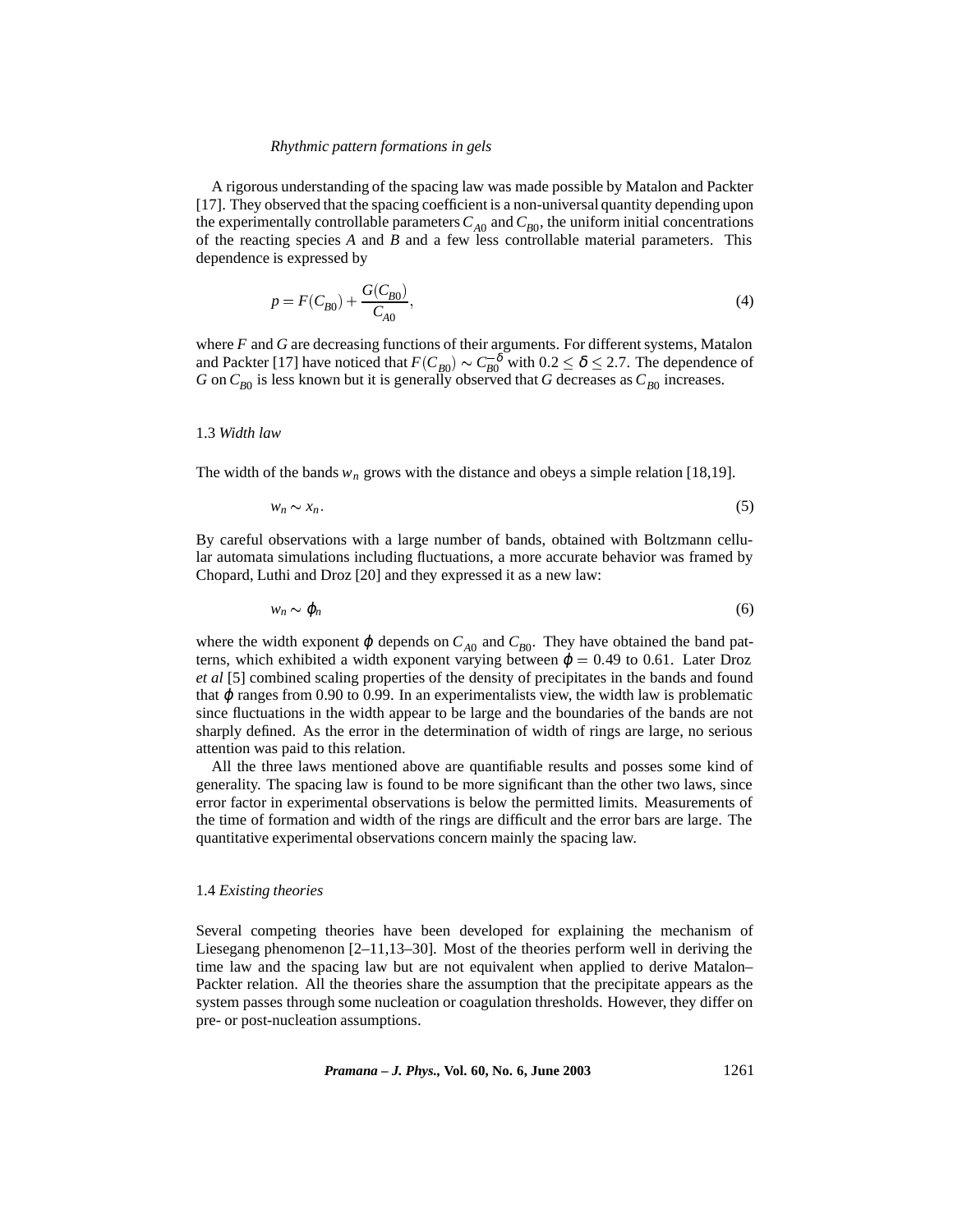The simplest and the first developed theory is based on the concept of supersaturation of ion-product [29] and has been developed by many researchers [21]. According to the promoters of this theory, the outer reactant *A* and the inner reactant *B* turn directly into a precipitate and the nucleation of the precipitate occurs when the local product of the ion concentration  $C_A C_B$  reaches some threshold  $C^*$ . Another variant is the nucleation and growth theory [20]. According to this theory, *A* and *B* react to produce an intermediate compound, which may either be a molecule or a colloidal particle. These models are characterized by two thresholds, one for nucleation and other for droplet growth. In the induced sol-coagulation theory [30] it is assumed that *A* and *B* react to produce a sol which coagulates if two conditions are satisfied. First its concentration should exceed a supersaturation threshold and secondly the local concentration of the outer electrolyte must be above the critical coagulation concentration threshold.

The time and spacing laws follow from the above theories. Various attempts have been made by a large number of researchers to calculate the functional form of  $p(C_{A0}, C_{B0})$  using these theories. The dependence of *p* on  $C_{A0}$ , obtained by Wagner [21], is of the form

$$
p \sim C_{A0}^{-2/3} \tag{7}
$$

in contrast to the Matalon–Packter prediction [17],  $p \sim 1/C_{A0}$ . However, we should notice that the range of *p*, where  $p \sim C_{A0}^{-2/3}$  holds is certainly much smaller than the experimentally observed values  $0.05 < p < 0.4$ . The first successful attempt to derive the Matalon– Packter law was made by Antal *et al* [14]. With the ion product supersaturation theory Matalon–Pakter relation was obtained with  $F(C_{B0}) = 0.12$  and  $G(C_{B0}) \sim 1/C_{B0}$ . However, in experiments  $F(C_{B0})$  is not a universal constant, it depends on  $C_{B0}$  [17]. Further more the experimentally observed  $G(C_{B0})$  is more varied than being just  $G(C_{B0}) \sim 1/C_{B0}$ . Nucleation and droplet growth theory also provide Matalon–Packter law with  $F(C_{B0}) \sim 1/C_{B0}$ and  $G(C_{B0})$  = constant [14]. The results are similar to the ion product results, but with the roles of *F* and *G* interchanged. With the induced sol-coagulation theory they obtained  $F(C_{B0}) \sim 1/C_{B0}^2$  and  $G(C_{B0}) \sim (k + k'C_{B0})/C_{B0}^2$  where *k* and *k'* are constants [14], confirming the decreasing character of these functions.

Although it is possible to derive Matalon–Packter relation from these theories, the resulting function  $F(C_{B0})$  and  $G(C_{B0})$  appear to be too rigid to accommodate the experimental findings. The problem with all these theories is that they employ a large number of parameters and some of these parameters are not easy to grasp theoretically and impossible to control experimentally. The mechanisms involved in the explanation are too detailed and complicated and an exhaustive numerical study is cumbersome due to a large number of parameters involved in the problem.

This article aims at describing the mechanism of band formation in simple systems without employing unrealistic terms but at the same time, keeping the true spirit of diffusion and by reducing the number of indeterminable terms. Once the basic mechanism of pattern formation is established, it is easy to show the existence of the time law, spacing law and width law (in a rather modified way). In attempting to derive Matalon–Packter law, the intention is to keep the formulas and calculations simple so that the explicit dependence of  $C_{A0}$  and  $C_{B0}$  could be displayed.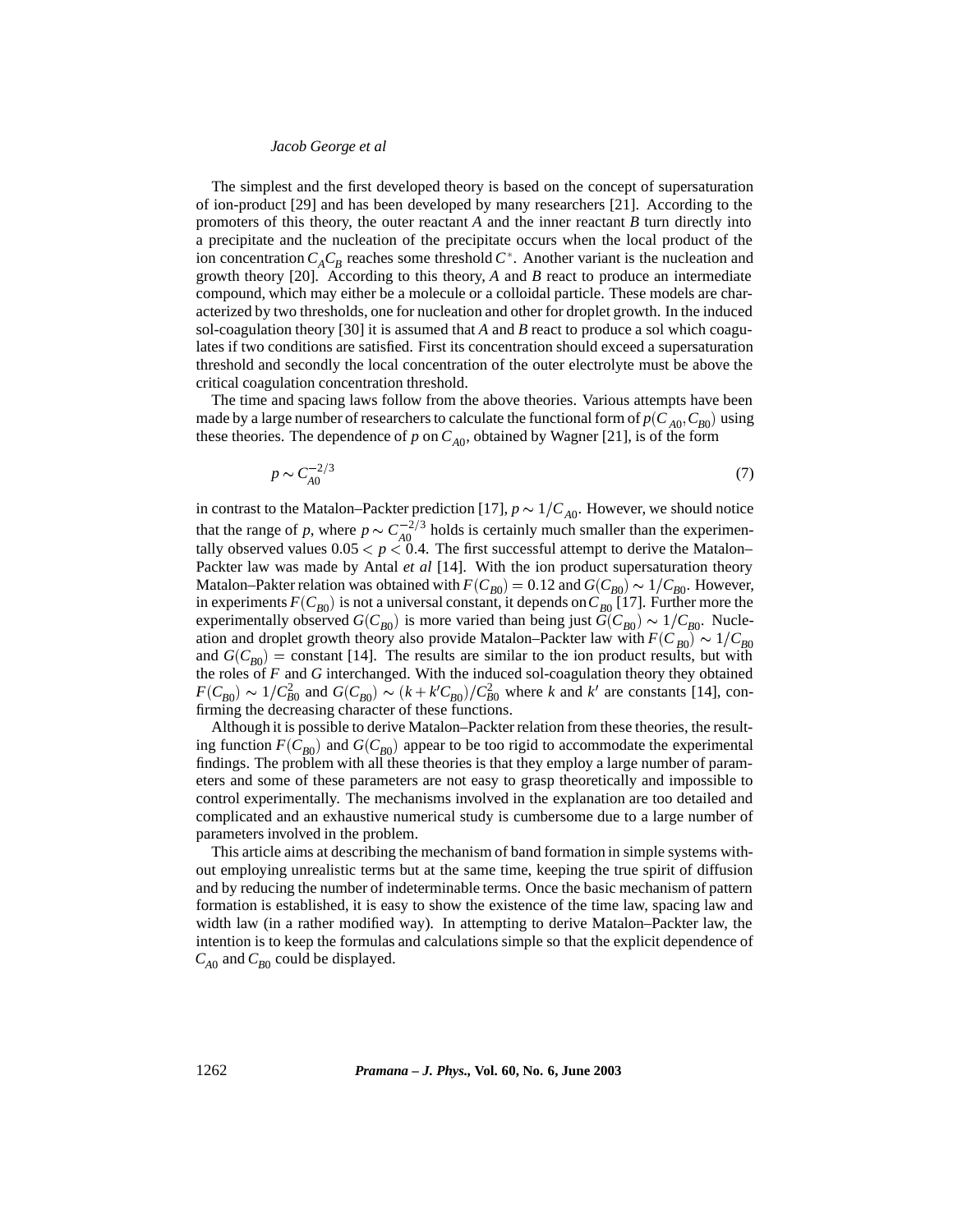## **2. The moving boundary model**

It is important to note that in all theoretical approaches and studies proposed [2–11,13– 37], the interface of the reagents is considered to be stationary. We report a new scenario where the formation of the periodic ring systems is treated as a moving boundary problem. Accordingly we shall assume that the boundary which separates the outer ions and inner electrolyte virtually migrates into the positive direction of the advancement of the *A* type ions. Initially the boundary which separates *A* and *B* ions was the gel solution interface located at  $(x = 0, y, z)$  plane.

We believe that the important features of the original problem are not lost after making the following simplifying assumptions.

- 1. The initial concentration of the outer electrolyte  $C_{A0}$  is assumed to be much larger than that of the inner electrolyte  $C_{B0}$  and it is also assumed that  $C_A(x=0,t)$  is kept fixed at  $C_{A0}$ . In experiments, one typically has  $0.005 \leq C_{B0}/C_{A0} \leq 0.1$ .
- 2. Initially, i.e. at  $t = 0$  the boundary which separates the outer and inner electrolytes (gel–solution interface) is located at the  $(x = 0, y, z)$  plane. Also the *B* type ions are assumed to be uniformly distributed inside the gel medium and all the *A* type ions are on the negative side of the boundary. In terms of ion concentrations, this means that

$$
C_A(x < 0, t = 0) = C_{A0} \quad \text{and} \quad C_B(x < 0, t = 0) = 0 \text{ while}
$$
  
\n
$$
C_A(x > 0, t = 0) = 0 \quad \text{and} \quad C_B(x > 0, t = 0) = C_{B0},
$$
  
\n
$$
\frac{\partial}{\partial x} C_A(x, t) \Big|_{x < 0} = 0 \quad \text{and} \quad \frac{\partial}{\partial x} C_B(x, t) \Big|_{x > 0} = 0.
$$
  
\n(8)

With these initial conditions the system becomes effectively one-dimensional, since the concentrations depend only on  $x$  at all times. Hence the experimental set up can be described by one-dimensional reaction-diffusion equations.

- 3. All concentration profiles can be approximated by exponential curves in the neighborhood of the reaction zones and precipitation bands.
- 4. Precipitation bands are much narrower than the diffusion length.
- 5. A small fraction of the inner electrolyte can penetrate the existing precipitation band. If the reaction and aggregation rates are sufficiently large, the existing precipitation band acts as a sink for the inner electrolyte.
- 6. Since *A* and *B* particles react in pairs, the difference in their numbers is conserved.

The ion-product supersaturation theory incorporating moving boundary model of diffusion is sufficient to account for the Matalon–Packter law. In this theory the diffusive reagents *A* and *B* turn into the precipitate*C* without any intermediate steps and the process is denoted as  $A + B \rightarrow C$ . The basic assumption made here is that the precipitation occurs at time *t* and at a site *x* if the product of the ion concentration  $C_A(x,t)C_B(x,t)$  exceeds a critical value

$$
C_A(x,t)C_B(x,t) \ge C^*.
$$
\n<sup>(9)</sup>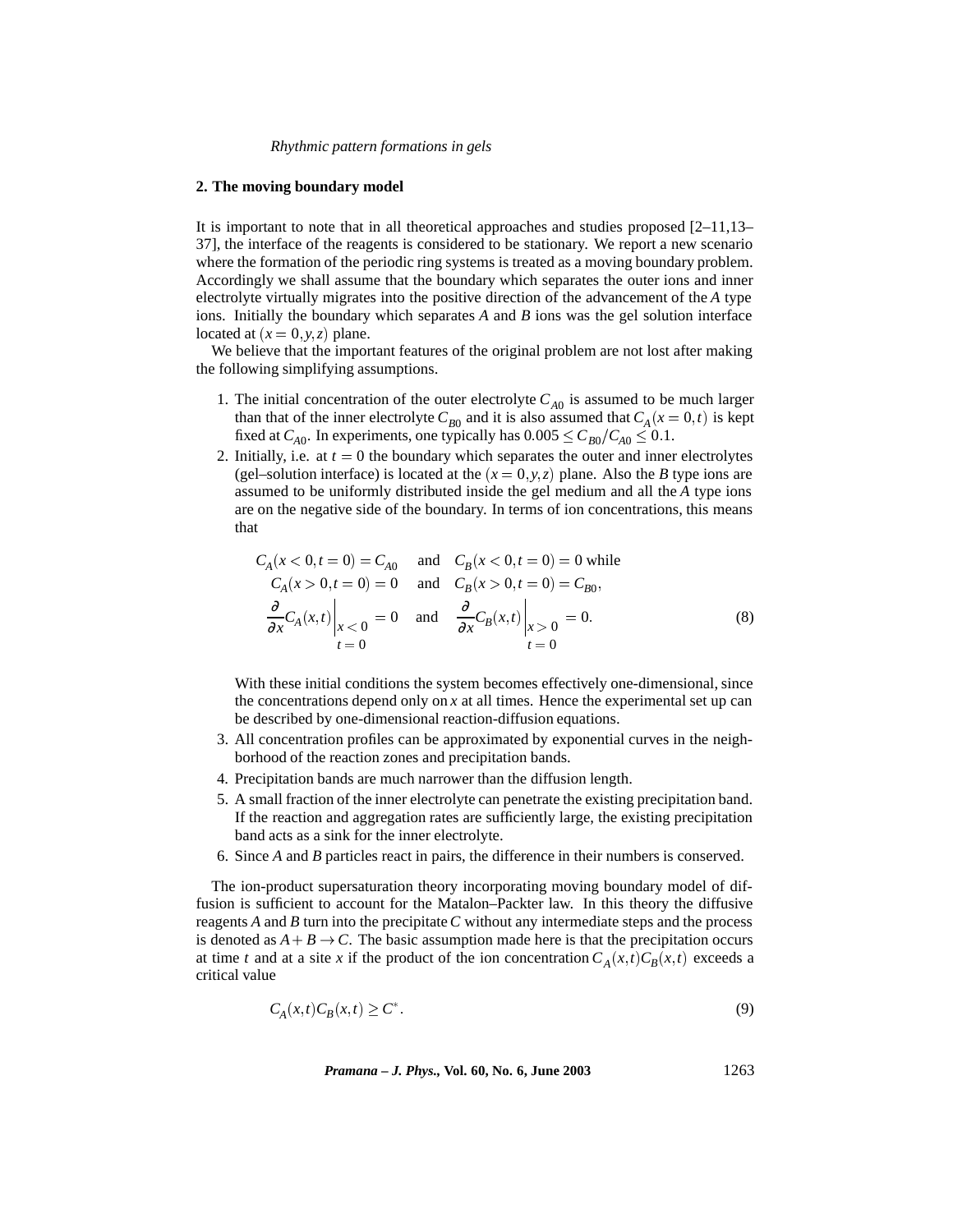This occurs only at  $x_n, x_{n+1}$  ..., and not at any intermediate points. The equations describing this reaction-diffusion process are given by

$$
\frac{\partial C_A}{\partial t} = D_A \frac{\partial^2 C_A}{\partial x^2} - K\Theta (C_A C_B - C^*) - RC_A C_B C_C,
$$
  
\n
$$
\frac{\partial C_B}{\partial t} = D_B \frac{\partial^2 C_B}{\partial x^2} - K\Theta (C_A C_B - C^*) - RC_A C_B C_C,
$$
  
\n
$$
\frac{\partial C_C}{\partial t} = K\Theta (C_A C_B - C^*) + RC_A C_B C_C,
$$
\n(10)

where  $D_A$  and  $D_B$  are the diffusion coefficients of *A* and *B* and  $\Theta$  is the Heaviside step function describing a sharp threshold for precipitation with *K* being the rate constant. The last terms on the right hand sides represent the aggregation on to the existing precipitate of concentration  $C_C(x,t)$  and R is the aggregation rate constant.

These equations were solved by the method of finite differences for the initial conditions described in eq. (8) by several workers [37,38]. Many have successfully developed one-dimensional models based on reaction-diffusion differential equations to simulate Liesegang pattern formation [9,33].

In attempting to derive Matalon–Packter law, our basic assumption is that the formation of periodic ring systems can be treated as a moving boundary problem. Accordingly we shall assume that the boundary which separates the outer ions and inner electrolyte virtually migrates into the positive direction of the advancement of the *A* type ions. The boundary denotes a plane  $(y-z)$  where concentration level of *A* type ions is homogeneous and maximum. Initially the boundary which separates *A* and *B* ions was the gel–solution interface in the *y*–*z* plane. When the first precipitation zone (ring) was formed, the concentration level of *A* type ions reaches the reservoir concentration  $C_{A0}$  up to that zone. This implies that the boundary of *A* type ions has been shifted to the region of the precipitation front. This assumption holds good as the reservoir concentration  $C_{A0}$  of the *A* type ions is sufficiently large compared to the initial concentration  $C_{B0}$  of the *B* type ions. This process will repeat in time and the boundary region moves from one ring to the other (figure 1). Hence the concentration level of *A* species after a ring is formed at  $x_n$  are

$$
C_A (0 \le x \le x_n, t \le t_n) = C_{A0}, \tag{11}
$$

where *n* denotes the number of rings. The distances  $x_1, x_2, \ldots$  are the positions of the first ring, second ring, and so on.

Till the boundary advances to a new ring position, a steady state condition is assumed to be established within the region. Statistical fluctuations and thermal instabilities within this range are minimum. The collective motion of the precipitants from one ring to the other is more or less uniform and therefore it is noteworthy to assume that the boundary layer shifts from one ring to the next with uniform velocity  $v_n$ .

In a similar situation, to account for the quantity of isotopes diffusing into a medium having moving boundary, Lothar Senf [39,40] assumed a cubical concentration profile. According to the authors an exponential profile is found to be more appropriate to describe the Liesegang phenomenon. Peterlin [41], while studying moving boundary problems, observed that the amplitude of the concentration profile may also decline as a function of time. However, at least for the present calculations, we assume an exponential profile with constant pre-exponential factor.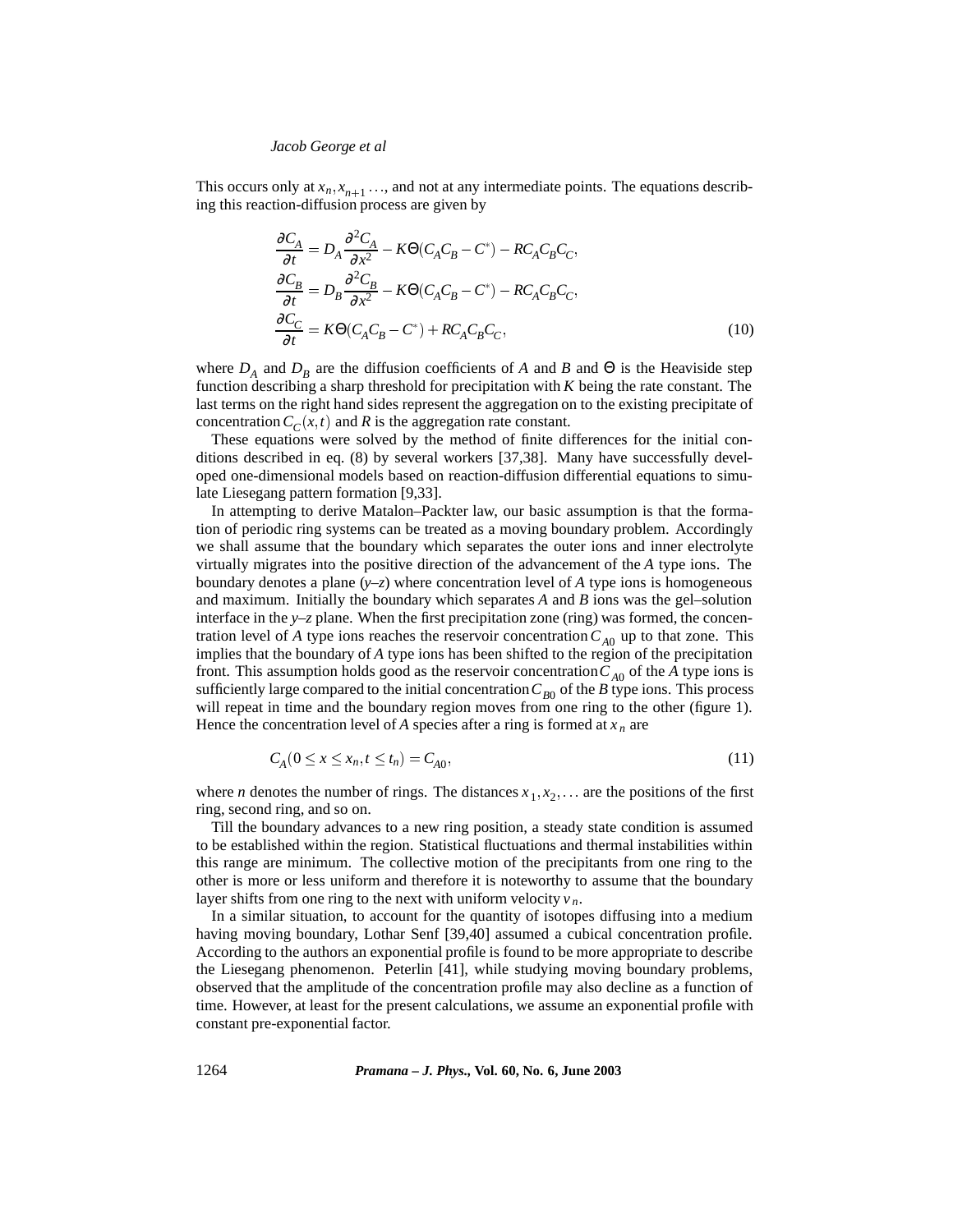*Rhythmic pattern formations in gels*



**Figure 1.** Concentration distribution with moving boundary. The gel solution interface is denoted by  $x = 0$ . The positions of the *n*th and  $(n + 1)$ th rings are  $x_n(t)$  and  $x_{n+1}(t)$ respectively.

When a new ring is established at  $x_n(t)$ , the concentration profile of A type ions in the gel is assumed to be

$$
C_A(x,t) = C_{A0} \exp\left\{-\beta \frac{[x - x_n(t)]}{\xi_{n+1}}\right\}; \quad x_n \le x \le x_{n+1},
$$
\n(12)

where  $\beta$  (> 0) is a constant for a given system, called concentration profile index and  $\xi$ <sub>n+1</sub> is the separation between the *n*th and  $(n + 1)$ th rings.

For an infinitesimal boundary layer advancing into the positive *x*-direction, the equilibrium condition for the amount of diffusant exchanged per unit area per unit time is

$$
D_A \frac{\partial}{\partial x} C_A(x^+,t) + v C_A(x^+,t) = D_A \frac{\partial}{\partial x} C_A(x^-,t),\tag{13}
$$

where  $D_A$  is the coefficient of diffusion for the ionic species *A*. For *A* type ions, only unidirectional diffusion is considered and hence the amount of substance diffusing in the positive *x*-direction follows the concentration gradient of the system and the simplified balance equation is

$$
D_A \frac{\partial}{\partial x} C_A(x^+,t) + v C_A(x^+,t) = 0.
$$
\n(14)

Substituting (12) in (14) and applying the above boundary condition we get

$$
v_n = \beta D_A / \xi_{n+1}.
$$
\n<sup>(15)</sup>

As the effective diffusion coefficient of *A* type ions  $D_A$ , in the gel is constant, one easily finds

$$
v_n \xi_{n+1} = \text{constant};\tag{16}
$$

which characterizes the nature of the boundary migration. If  $\tau_n$  is the time taken by the boundary to travel from the  $(n - 1)$ th ring position to the *n*th ring position, then

*Pramana – J. Phys.,* **Vol. 60, No. 6, June 2003** 1265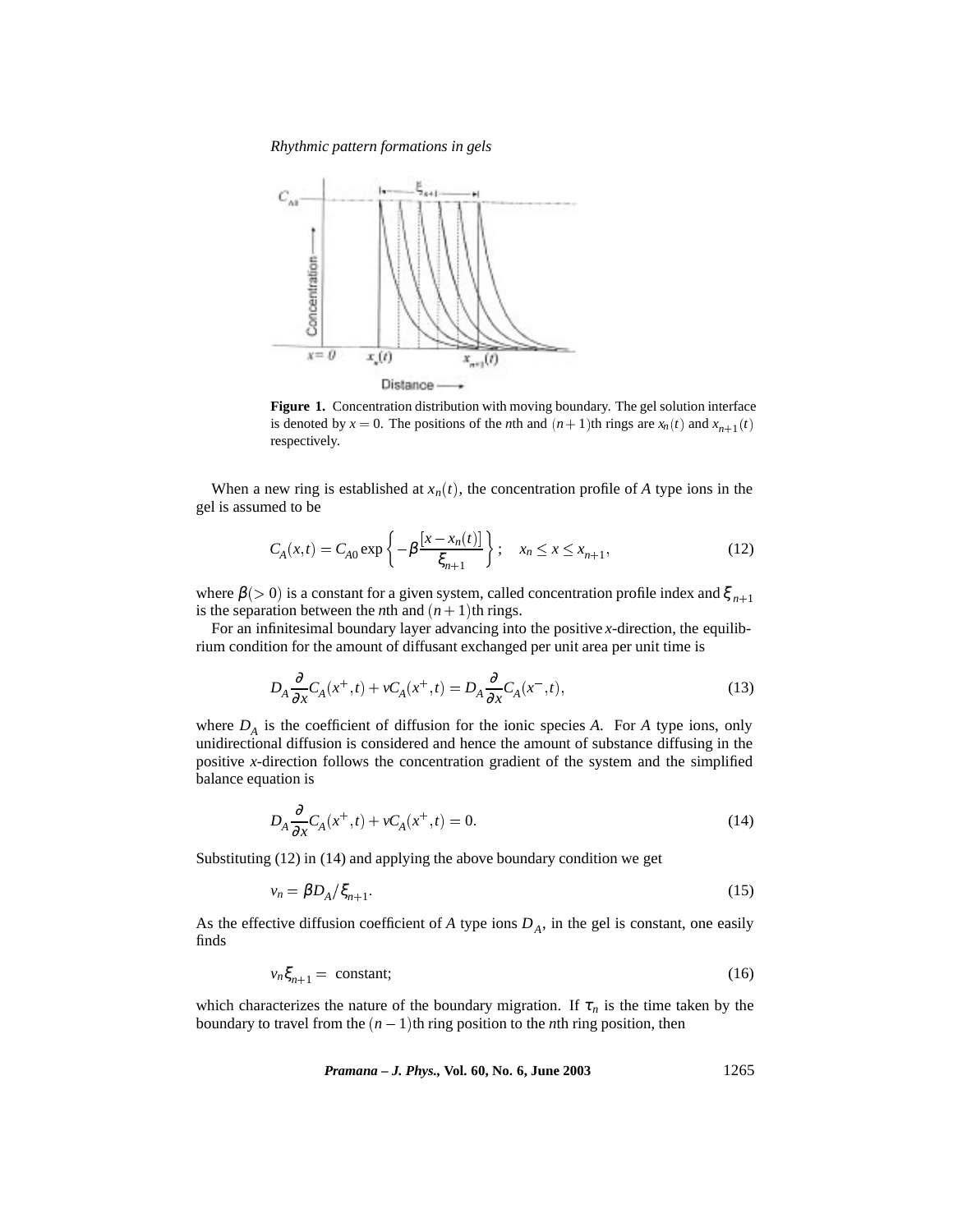$$
v_n = \xi_n / \tau_n. \tag{17}
$$

Substituting this in (16),

$$
\xi_n \xi_{n+1} \sim \tau_n. \tag{18}
$$

This is in fact a better relation than the time law,  $x_n^2 \sim t_n$ . In all the existing theories, the distances were measured from the gel–solution interface. The concentration of the outer ions gradually builds up in the gel column and attains a maximum value  $C_{A0}$  up to the ring position and hence it may not be proper to take the distance from the gel–solution interface  $(x_n)$  once the ring is formed. The formation of a ring is enough to conclude that the boundary of *A* type ions has been advanced into the gel medium up to the ring position. Hence  $\xi_n$  is a better choice of distance than  $x_n$  and hence the modified time law (18) is more meaningful. Also the theoretical analysis is based on Brownian motion where we consider the 'random walk' at the molecular level and the transition are 'between closely neighboring' states. This implies that the distance measurement cannot be done from the initial surface, if one really wants to assume Einstein's solution to the problem. This conclusion leads to two more relations.

As the boundary layer shifts from one ring position to the next with uniform velocity, from (16) it is also evident that

$$
v_{n-1}\xi_n = v_n \xi_{n+1},\tag{19}
$$

$$
\frac{\xi_{n+1}}{\xi_n} = \frac{\nu_{n-1}}{\nu_n}.\tag{20}
$$

Since

$$
\frac{\xi_{n+1}}{\xi_n} = \frac{x_{n+1} - x_n}{x_n - x_{n-1}} = \frac{x_{n+1}}{x_n},\tag{21}
$$

$$
\frac{\xi_{n+1}}{\xi_n} = (1+p),\tag{22}
$$

the spacing constant, which is expected to be the same as eq. (3). For regular Liesegang pattern,

$$
\xi_{n+1} = \xi_n + \Delta \xi_n. \tag{23}
$$

Substituting this in (22)

$$
\frac{\Delta \xi_n}{\xi_n} = p,\tag{24}
$$

$$
\Delta \xi_n \sim \xi_n. \tag{25}
$$

This relation seems to be in a better position when compared to the width law  $w_n \sim x_n$ . It is to be noticed that the elemental increment accounted for  $\xi$  is not exactly the width of the ring  $w_n$ . All the above modified relations (18), (22) and (25) picturize the fact that the precipitation pattern front obeys the characteristic equation (16) for boundary migration.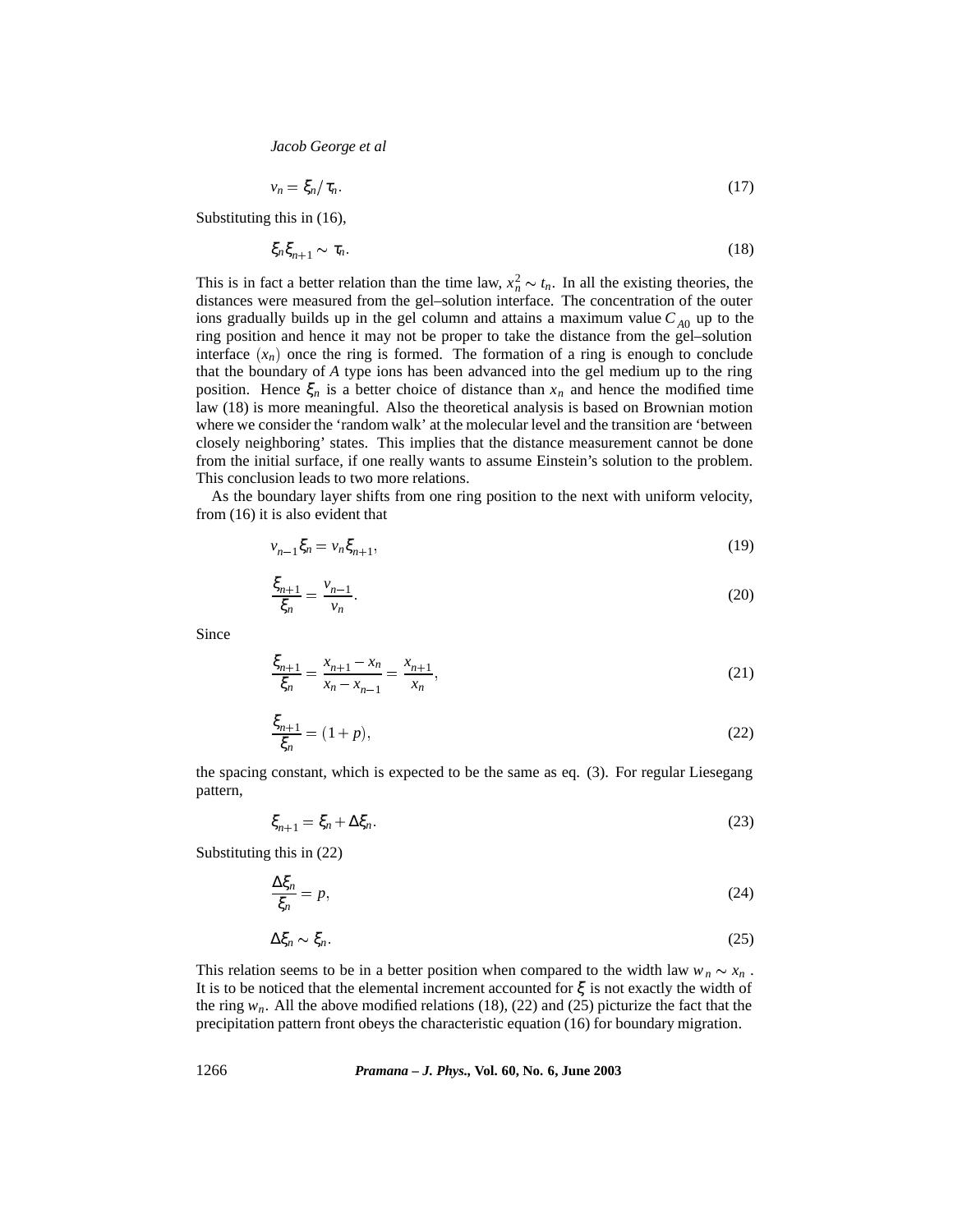#### **3. Derivation of Matalon–Packter law**

While *A* type ions move into the positive direction inside the gel medium, eq. (12) is sufficient to represent the concentration profile of *A* species near the ring position. For *B* type ions, the homogeneity of its concentration profile inside the gel column has been disturbed by the reaction process and the subsequent formation of the ring system. Hence a concentration profile of the type

$$
C_B(x,t) = \eta C_{B0} \exp\left\{-\gamma \frac{[x_n(t) - x]}{\xi_n}\right\} + C_{B0} \left[1 - \eta' \exp\left\{-\gamma \frac{[x - x_n(t)]}{\xi_{n+1}}\right\}\right]
$$
(26)

is appropriate to the situation. Here  $\gamma$ (> 0) is a constant, called the concentration profile index for the system. The first term on the right hand side of eq. (26) represents those components of *B* which have successfully penetrated the ring in the negative *x*-direction. As this fraction is very small, the coefficient  $\eta$  will be a very small positive quantity. The coefficient  $\eta'$  appearing in the second term signifies the factor of  $C_{B0}$  which had been eliminated from its initial level due to the formation of the reaction product *C*. We can apply the condition of ring formation by considering the immediate neighboring zones of the *n*th ring ( $\xi_n$ th and  $\xi_{n+1}$ <sup>th</sup> zones). On the left side, the concentration of *B* reduces to zero very fast since the precipitation zone acts as a sink for *B* type ions whereas, on the positive side of *x*, the concentration level of *B* is maximum within a short range from the ξ*n*th zone. The characteristic picture exhibiting the concentration profiles as well as the ion-product profile in the neighborhood of  $\xi_n$  is shown in figure 2. We can now apply the conditions for ring formation as stipulated in the ion product theory, viz.,

$$
C_A(x,t)C_B(x,t)|_{x_n,t_n} = C^*,
$$
\n(27)

$$
\frac{\partial}{\partial x}\left\{C_A(x,t)C_B(x,t)\right\}\big|_{x_n,t_n} = 0.
$$
\n(28)

Upon substitution of  $C_A(x,t)$  and  $C_B(x,t)$ , eqs (27) and (28) reduce to



**Figure 2.** Concentration profiles of *A* type and *B* type species and the ion-product profile in the neighborhood of a ring position at  $x_n(t)$ . For better visibility the ion-product  $C_A C_B$  and its critical value  $C^*$  are magnified 25 times.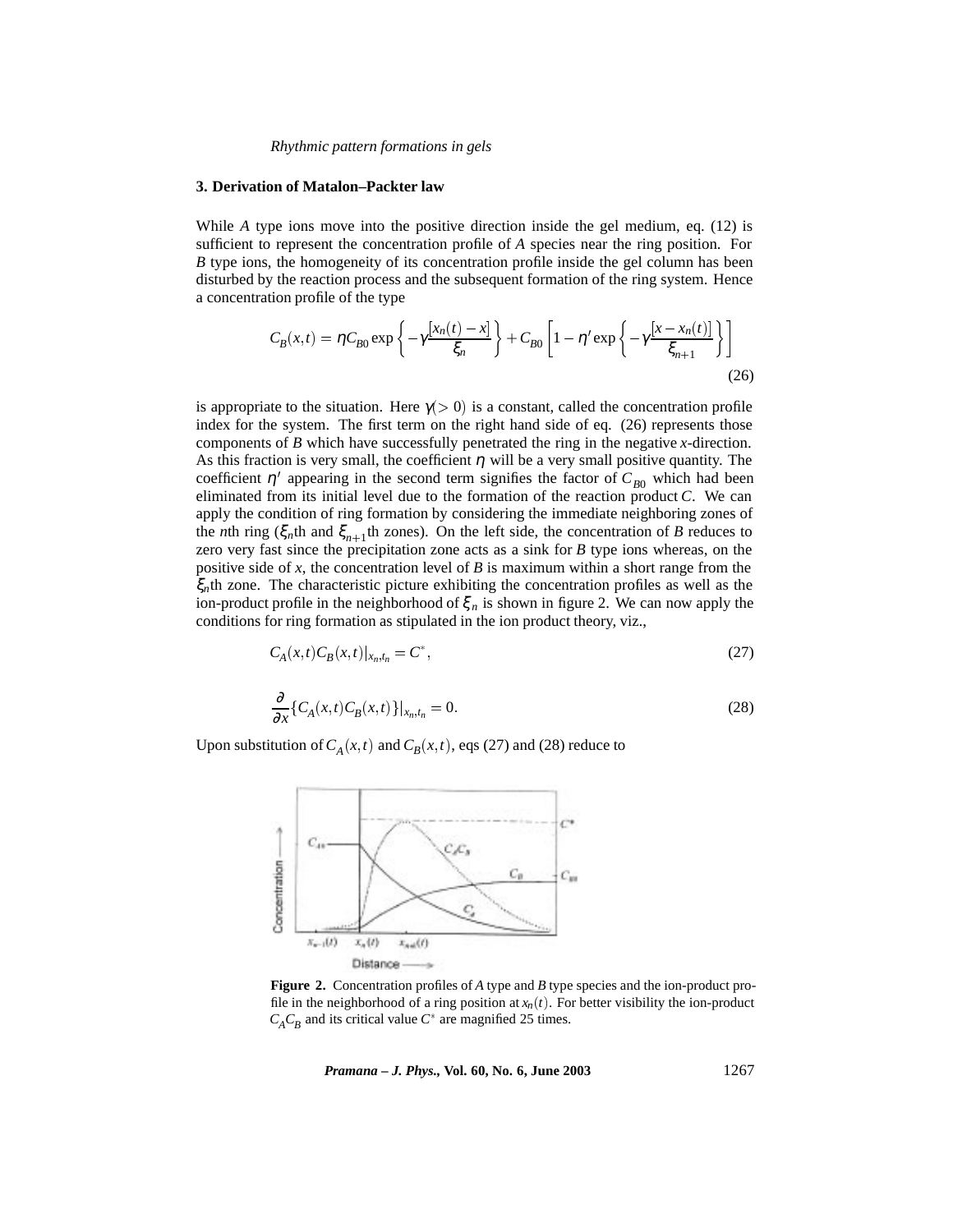$$
(\eta - \eta' + 1)C_{A0}C_{B0} = C^*,
$$
\n(29)

$$
\eta'\left(\frac{\beta}{\gamma}+1\right) = \frac{\beta}{\gamma} + \eta\left(\frac{\beta}{\gamma} - \frac{\xi_{n+1}}{\xi_n}\right). \tag{30}
$$

Writing  $\beta/\gamma = \alpha$ , and using (22) one obtains

$$
\eta\{\alpha - (1+p)\} + \alpha = \eta'(\alpha+1) \tag{31}
$$

which allows us to eliminate  $\eta'$  from (29) and the following equation for p is obtained

$$
p = \frac{\kappa C^*}{\eta C_{B0}^2} + \frac{\kappa \alpha C^* - (1 + 2\eta)C_{B0}^2}{C_{A0}(\kappa \eta C_{B0})}
$$
  
=  $F(C_{B0}) + \frac{G(C_{B0})}{C_{A0}},$  (32)

where  $\kappa = C_{B0}/C_{A0}$  is the dimensionless ratio of the initial concentrations, an easily known parameter. One can see from (32) that

$$
F(C_{B0}) \sim 1/C_{B0}^2
$$
,  $G(C_{B0}) \sim (\lambda - \lambda' C_{B0}^2)/C_{B0}$ , (33)

where  $\lambda$  and  $\lambda'$  are constants. The power law form  $F(C_{B0}) \sim C_{B0}^{-2}$  is very much close to what has been observed by Matalon and Packter [17] and the fact that  $G(C_{B0})$  is a decreasing function of  $C_{B0}$  is also in accordance with the experimental observations. In the limit,  $C^*/C_{A0} \to 1$ ,  $F(C_{B0}) \sim C_{B0}^{-1}$ . Assuming that the crossover between  $C_{B0}^{-2}$  and  $C_{B0}^{-1}$  behaviors is smooth, one should be able to find regimes where  $F(C_{B0}) \sim C_{B0}^{-\delta}$  with  $1 \leq \delta \leq 2$ . Since this covers a major portion of the experimentally observed range 0.2  $\leq$  $\delta$  < 2.7, we conclude that the ion product supersaturation theory incorporating the moving boundary model of diffusion provides one of the best descriptions of pattern formations in gelatinous media.

An exhaustive numerical study has been made with the analytical expression (32) derived for  $p(C_{A0}, C_{B0})$ . We have studied the dependence of the spacing coefficient  $(1 + p)$ on  $C^*/(C_{A0}C_{B0})$  for  $\alpha = 1$  and for various  $\eta$  values. The linear dependence of  $(1 + p)$ on  $C^*/(C_{A0}C_{B0})$  clearly establishes the above derivation of Matalon–Packter law. Typical results are displayed in figure 3. As  $\eta$  increases it is seen that the value of  $C^*/(C_{A0}C_{B0})$ also increases satisfying eq. (32). In all cases studied,  $(1+p)$  lies between 1 and 1.5 which agrees closely with experimental results.

## **4. Experimental**

The penetration of Ba(NO<sub>3</sub>)<sub>2</sub> into silica gel containing (NH<sub>4</sub>)<sub>2</sub>MoO<sub>4</sub> results in a sharp boundary interface of  $BaMoO<sub>4</sub>$  precipitate bands. A good set of about 15 rings were formed when 0.25 M of the outer electrolyte, 0.1 M of inner electrolyte and a gel of pH value 6 were used. The time of formation  $t_n$  and the distance of each ring  $x_n$  were recorded. The data were analyzed and the results are summarized in figures 4–6. A relatively large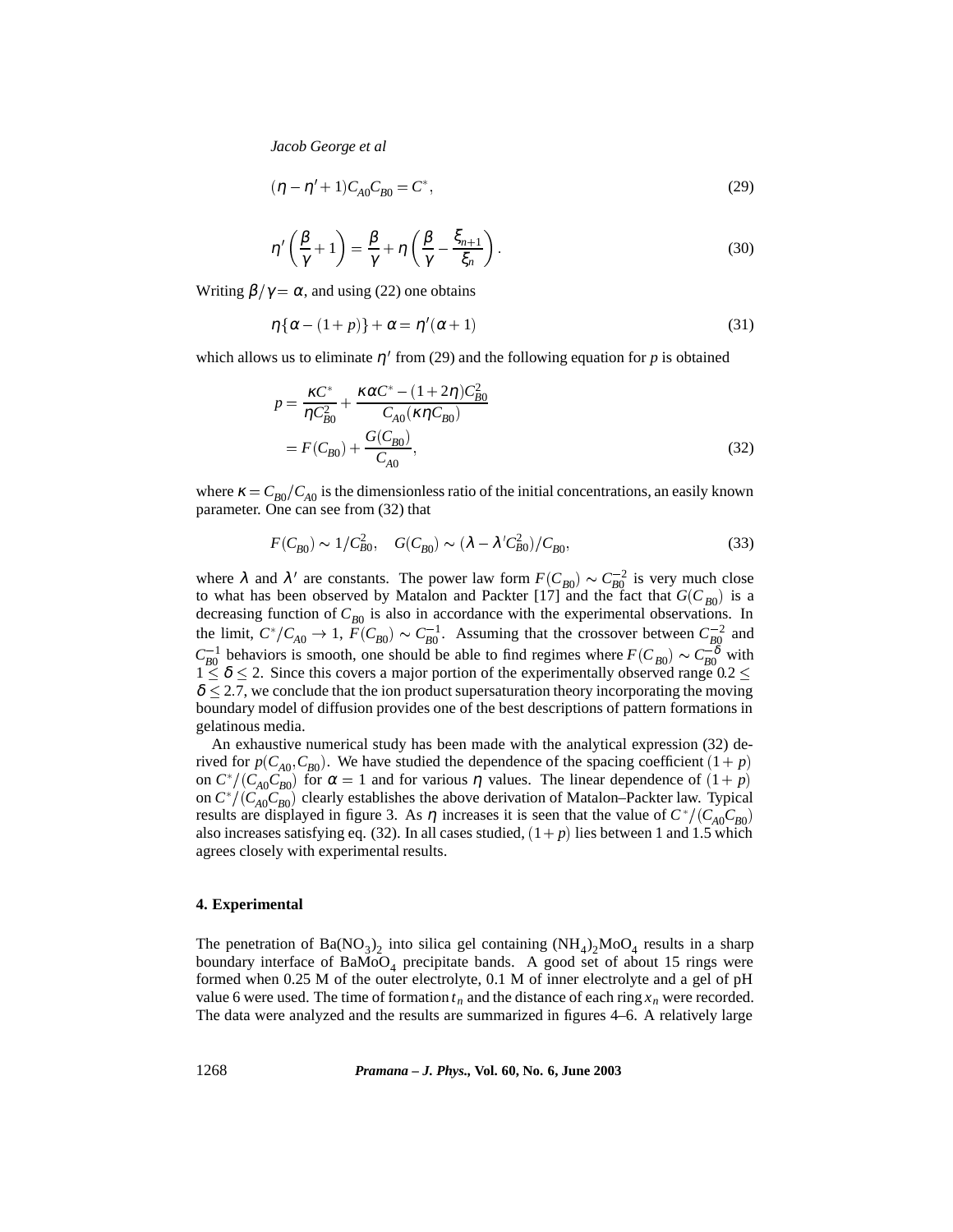

**Figure 3.** Dependence of the spacing coefficient  $(1 + p)$  on  $C^*/(C_{A0}C_{B0})$  as given by ion product supersaturation moving boundary model for  $\alpha = (\beta/\gamma) = 1$ . (**a**)  $\eta = 0.5$ , (**b**)  $\eta = 0.1$ , (**c**)  $\eta = 0.2$ . The linear dependence of  $(1 + p)$  on  $C^*/(C_{A0}C_{B0})$  is clearly established, which demonstrates Matalon–Packter law. In all cases  $(1+p)$  lies between 1 and 1.5 which agrees closely with experimental results.



**Figure 4.** Verification of the modified time law with Liesegang rings of  $BaMoO<sub>4</sub>$ . Experimental details: silica gel of density 1.03 g cm<sup>-3</sup>, pH  $\sim$  6, outer electrolyte Ba( $NO<sub>3</sub>$ )<sub>2</sub>: 0.25 M, inner electrolyte (NH<sub>4</sub>)<sub>2</sub>MoO<sub>4</sub>: 0.1 M.

number of bands allowed a rather accurate determination of the constants involved in the modified relations (18), (22) and (25).

Figure 4 depicts the plot of  $\xi_n \xi_{n+1}$  against  $\tau_n$ . The straight line shows the validity of the modified time law. To determine the value of the spacing coefficient, we plotted  $\xi_{n+1}$ against  $\xi_n$  (figure 5). Note that the spacing coefficient  $(1+p)$  remains constant throughout the entire range of the band system and the value is found to be 1.077. The linear relationship  $\Delta \xi_n \sim \xi_n$  is also verified (figure 6) and the value of *p* so obtained is 0.0715. Slight deviations observed were due to experimental error in the judicious measurement of ring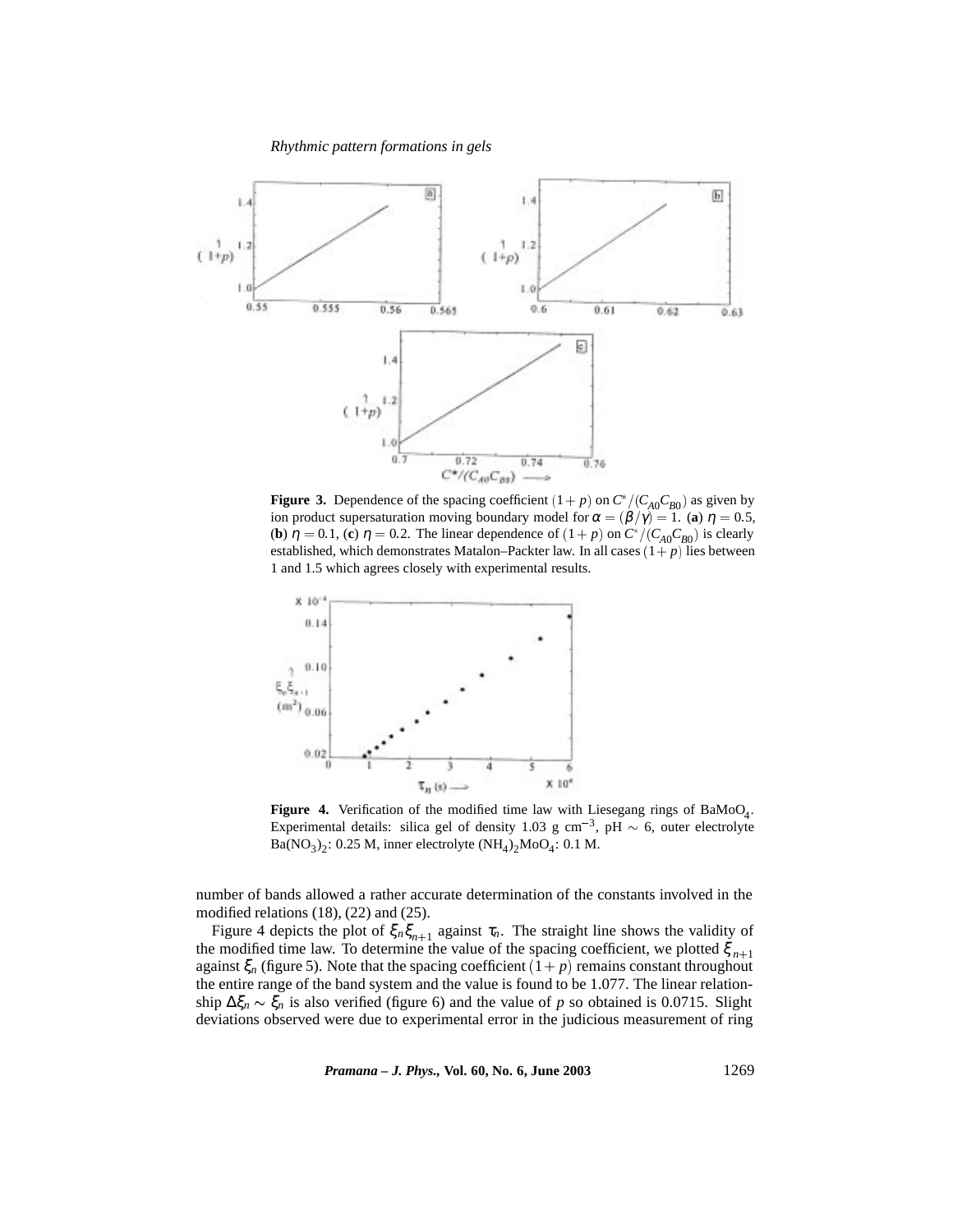*Jacob George et al*



**Figure 5.** Determination of the new spacing coefficient  $(1 + p)$  given by the slope of the curve  $\xi_{n+1}$  versus  $\xi_n$ . The value of  $(1 + p)$  is found to be 1.077. Experimental details are the same as in figure 4.



**Figure 6.** Plot of  $\Delta \xi_n$  versus  $\xi_n$ . The experimental details are the same as those given in figure 4.

positions and the time of ring formation. Within the limits of error the results suggest that a virtual migration of boundary takes place from one ring to the other.

# **5. Conclusions**

To study the Liesegang pattern formation, we have developed a one-dimensional model based on the ion product supersaturation theory incorporating moving boundary concept. The main results are summarized in eqs (18), (22), (25) and (32). The modified time law, spacing law and width law illuminate the fact that the formation of Liesegang pattern can be treated as a moving boundary problem. The relationship between the most frequently studied parameters, the initial concentrations of the electrolytes and the spacing coefficient, as suggested by Matalon and Packter has been obtained by us. A number of parameters of the Matalon–Packter law derived by us is less compared with those obtained from other theories. So a better understanding of the basic facts of pattern forming processes is made possible.